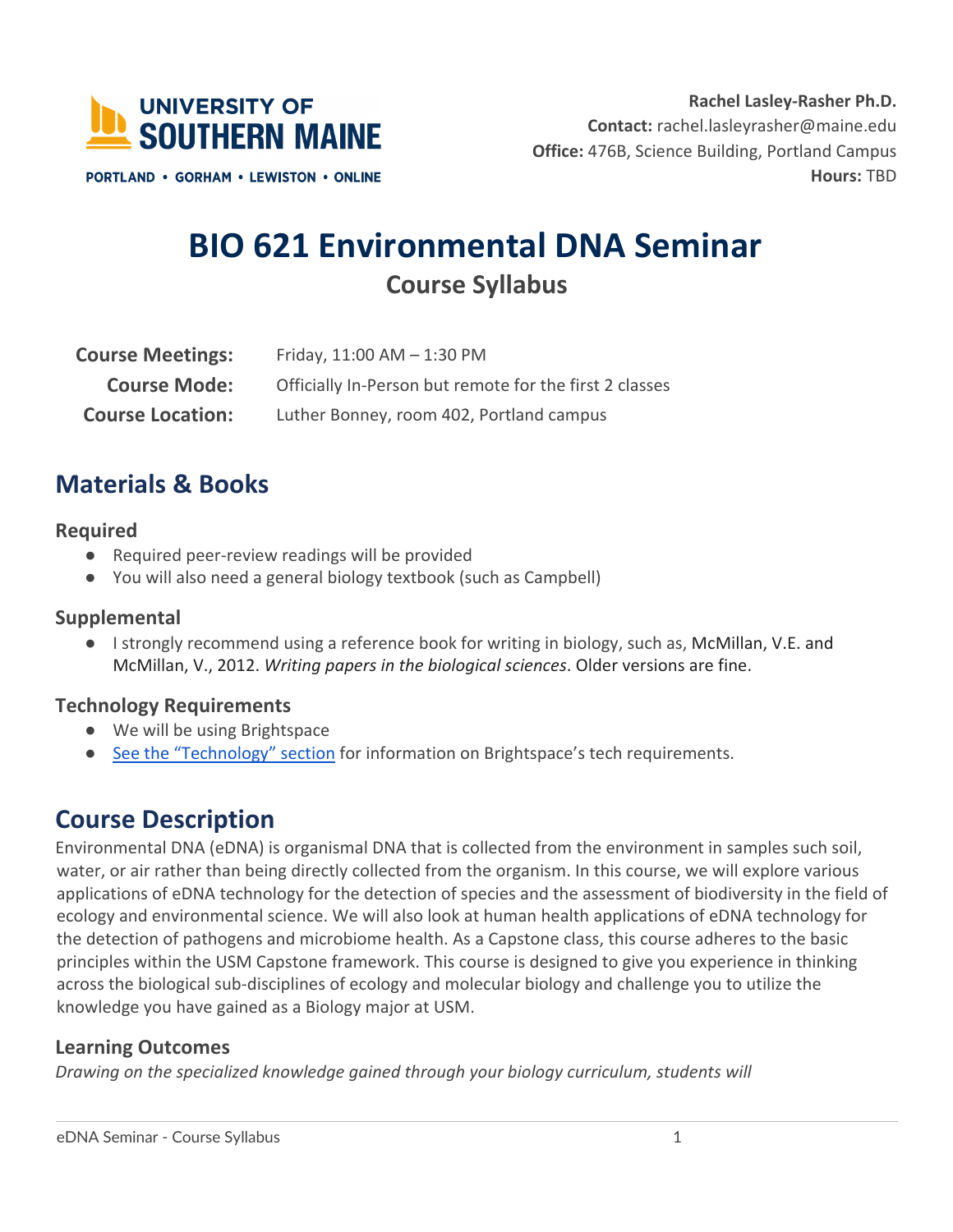**1. Design** and lead a thoughtful discussion that explores eDNA technology.

 **2. Analyze, interpret, and communicate** recent scientific advances from peer-reviewed research articles.

**3. Teach** your fellow classmates eDNA concepts through short demonstrations.

 **4. Explore** ways in which eDNA technology connects with your non-academic life, informs your career path, and/or affects your community.

### **Structure & Format**

 This course is an in-person seminar-style course. In class each week, we will discuss a peer-reviewed article. In addition to leading a paper discussion, students will practice skills that are important for a career in science. These skills include giving presentations, leading demonstrations, writing essays and review papers. The structure of this course is greatly affected by the ongoing pandemic and we will adhere to the recommendations of USM leadership. As of 1/11/22, the recommendation has been for the first 2 weeks of classes to be completely remote.

### **Assignments**

### **1. Discussion Leader**

 When you are a **discussion leader**, you will come to class prepared to lead a thoughtful discussion of the assigned paper. *\*\*\* Note, that undergraduate students will lead their discussion in pairs, while graduate students will their discussion individually.\*\*\** 

### **This assignment involves the following components:**

 *Due 1 week before your discussion by midnight:* 

- o **Class questions -** Upload your class discussion questions to Brightspace in a format that can be edited (Microsoft Word preferred). Only one set of questions needs to be turned per discussion lead pair.
	- 1. Individual questions You will create a list of questions that will be individually assigned to each student in the class. To answer these questions, students may need to do a bit of background research. These questions should be designed to add depth, breadth, and/or context to the paper being discussed.
	- 2. Class questions You will also create 1-2 questions for the entire class. To answer these questions, students will need to reflect on a topic from the paper as it relates to their own life. Each student is expected to answer these questions.

 *Due the night before your class discussion, you should upload your presentation to Brightspace by midnight (one per discussion lead pair)* 

*During class:* 

- o **Opening presentation**  Introduce the paper, set the stage for the discussion, and outline major points. This will be in the form of a slideshow presentation 10-15 minutes.
- o **Facilitate the discussion**  Work through topics within the paper, using your assigned questions as a guide. Finally, you will wrap up the discussion.

### **2. Hands-on Demonstration**

 Each of you will individually lead a 5-10 minute interactive exercise at the beginning of class. Examples might include a quick game to illustrate principles of DNA replication or a how-to demonstration of a molecular technique. The target audience can be anyone from kindergartners to scientists – this helps you establish the difficulty-level of your demo. No matter what audience you choose, we (the class) will be your actual audience. The purpose of these demos are to practice your scientific communication skills and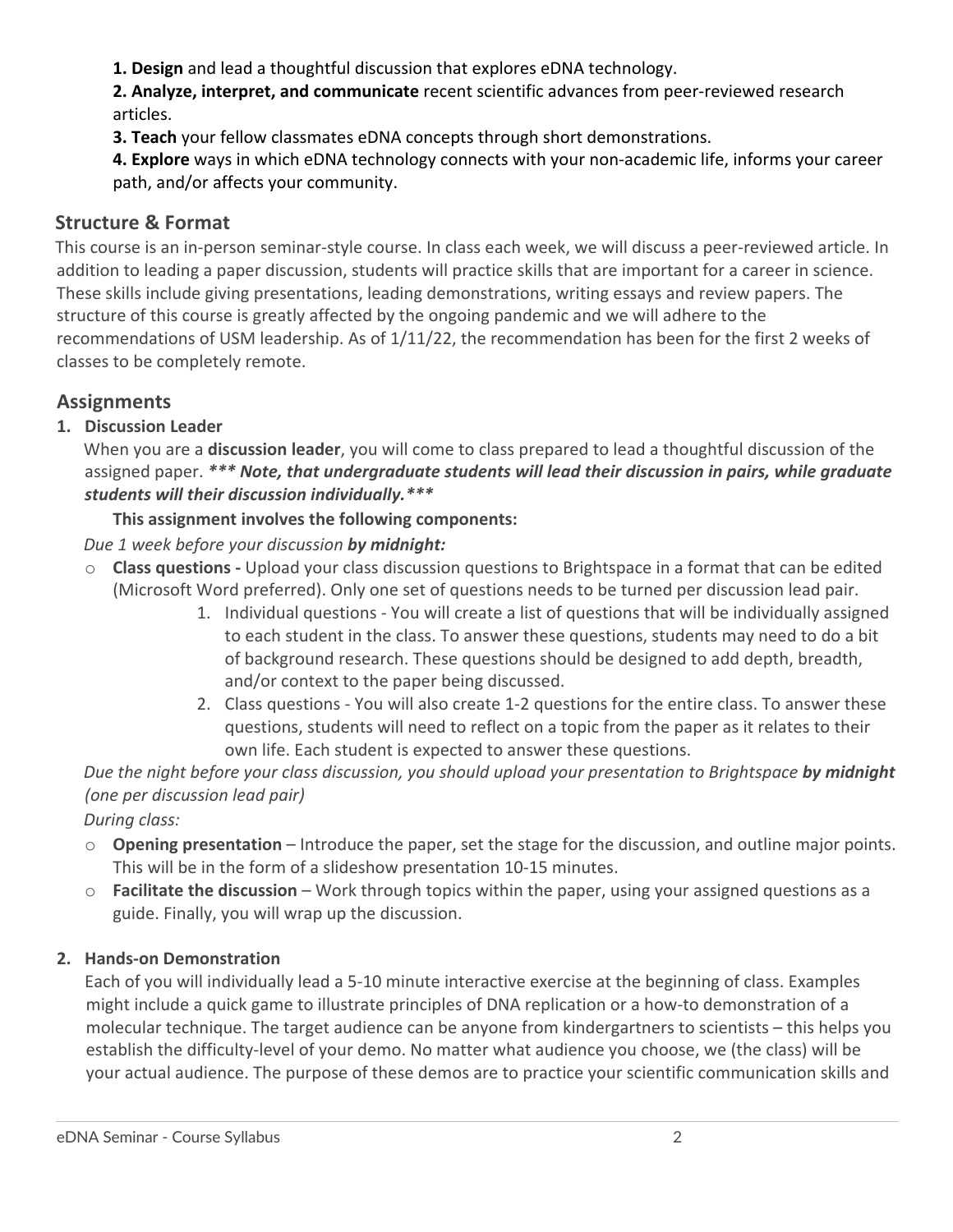deepen your understanding of basic principles in eDNA science.

#### **3. Whiteboard Mini-lecture**

 Each of you will give a 5-10 minute lecture on a broad concept related to course material. There is a list of potential topics on Brightspace. You are also welcomed to come up with your own topic, just email Dr. Lasley-Rasher ahead of time to discuss.

#### **4. Class participation**

 During class, you are graded on your verbal contributions and adherence to our class's code of conduct. At a minimum, you are expected to thoughtfully answer the question that you were assigned. In order to get full participation points, you should make at least one additional contribution to our discussion.

#### **5. Independent Project (based on a topic of your choice related to eDNA science)**

#### o **This project is broken into the following 3 components**

- 1. Essay (2 pages, double-spaced) on how your topic relates to one of the following:
	- a. An aspect of your non-academic life (i.e. a hobby, job, passion, past experience etc.)
	- b. An aspect of your future career path
- 2. Presentation (10 12 minutes) slide show presentation summarizing one peer-reviewed journal article related to your topic.
- 3. Final paper (8-10 pages for graduate students).
	- a. Title A short, concise, expressive title
	- b. Introduction Describe the necessary background information to put your paper in context. Start with broad statements. Why is this topic important/interesting? Clearly introduce your topic and provide necessary background information.
	- c. Body of the paper Include descriptive headings. Your goal is to describe and synthesize information from various peer-reviewed resources. Note, that is not enough to simply summarize major findings from papers. You must *connect*  these findings to *your specific topic.* It should be incredibly apparent to the reader why you selected a particular paper. Please put page numbers on the bottom right corner of each page
	- d. Conclusion This should only be a few sentences. This where you may briefly summarize the most important take-home messages of your paper.
	- e. References should be formatted in APA (American Psychological Association) format. Graduate students need a minimum of 10 peer-reviewed articles.

### **Grading Criteria**

| Value |
|-------|
| 30%   |
| 5%    |
| 5%    |
| 10%   |
|       |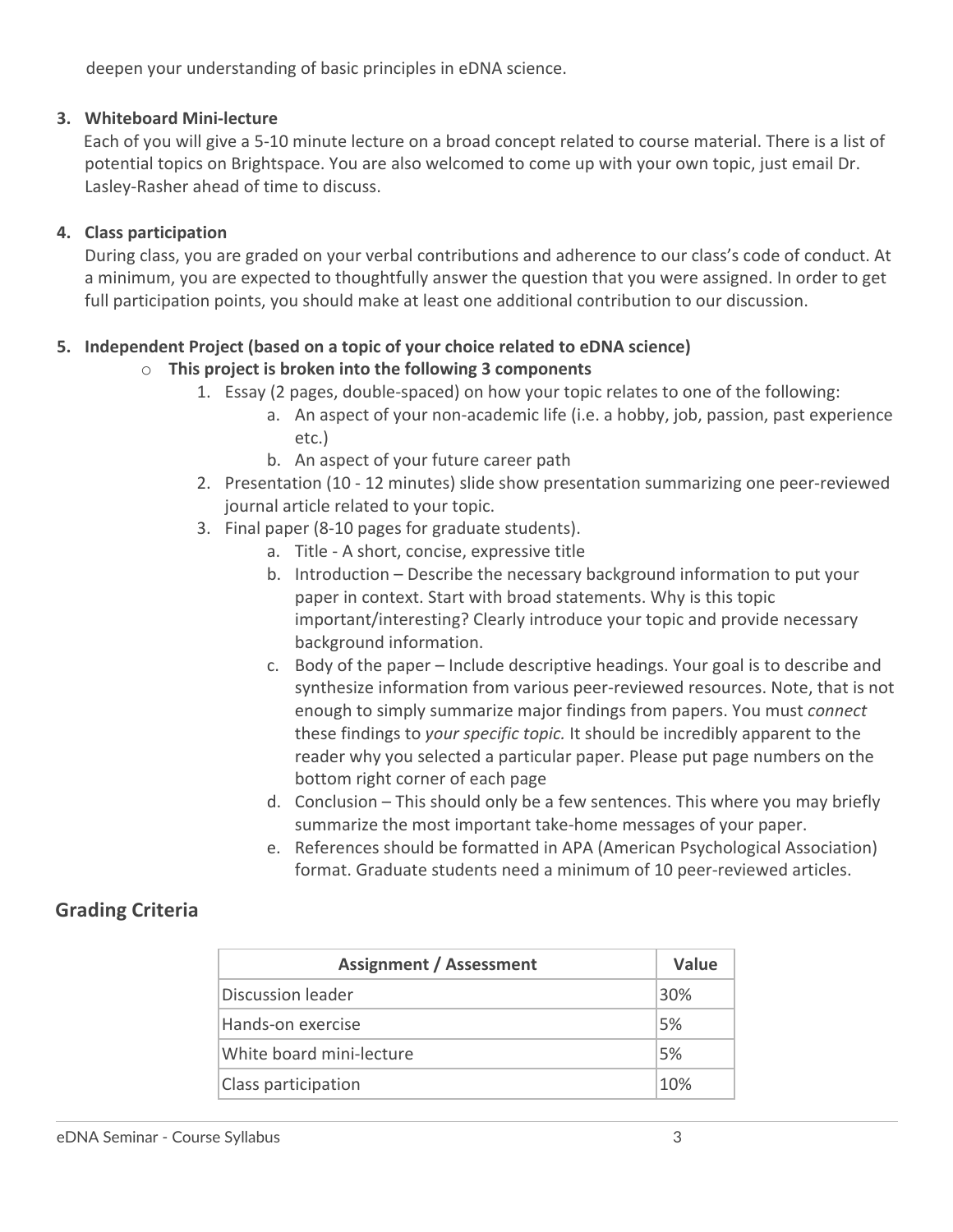| Independent project | 50% |
|---------------------|-----|
|                     |     |

#### **Course Evaluations**

 At the end of each semester, every student has the opportunity to provide constructive feedback on their courses. It is important to me that you take the time to let me know your thoughts about the course. I use your feedback to make improvements to the course materials, assignments, and outcomes.

## **Course Policies**

### **Grading Scale**

| 100-93%       | $=$<br>А | $79 - 77\% =$     | $C+$ |  |
|---------------|----------|-------------------|------|--|
| $92 - 90\% =$ | Δ-       | $76 - 73\% =$     |      |  |
| $89 - 87% =$  | B+       | $72 - 70\% =$     | $C-$ |  |
| $86 - 83\% =$ | В        | $69 - 60\% =$     |      |  |
| $82 - 80\% =$ | В-       | $60\%$ or lower = |      |  |

### **Attendance and Late Work – READ CAREFULLY!**

 Discussion and collaboration is the nature of this class! Full participation points are only awarded for full participation – meaning, you are fully engaged in the class discussion and adhere to the class's code of conduct for respectful communication.

- • *Missing class* on a day when you are presenting or leading a discussion results in a zero for that assignment.
- *Missing a class* on any other day results in a **3% reduction in your overall grade, unless you have prior permission from the instructor.** Under very rare circumstances, you may avoid this penalty by:
	- *1.* Sending your discussion answers to the discussion leader **before class** and
	- *2.* Completing a makeup assignment that is due **one week** after your missed class. *It is your responsibility to reach out to Dr. Lasley-Rasher about completing this assignment.*
	- *Late assignments* are penalized 10% per day to a maximum of a 40% deduction.
	- Be ready to switch to a remote class as needed. There is a chance that we will need to switch our class to an online format due to COVID-related risks or school closures. If this happens you will be notified well in advance, and we will meet via Zoom.

### **Withdrawal from the Course**

 Last day to drop 100% refund, 1/31/22 Last day to drop with a grade of "W" 4/1/22 For more information, review USM's Add/Drop and Withdrawal Policies<sup>1</sup>.

### **Class Cancellation**

Be sure that you have enrolled in the campus notifications services, so that you are aware of any closures due

 $1$  <https://usm.maine.edu/reg/addingdroppingwithdrawal>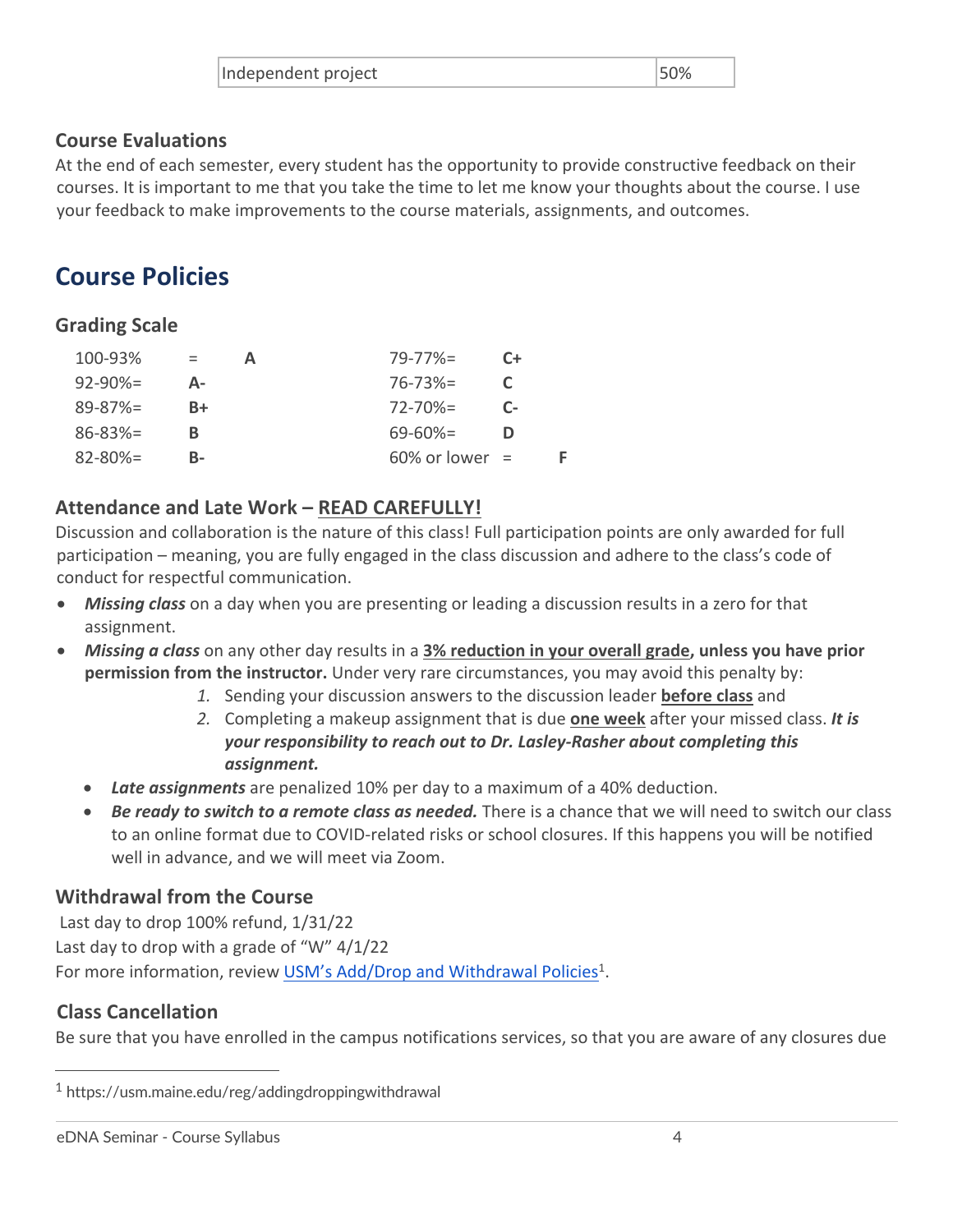to inclement weather. From time-to-time USM will determine to close the University due to inclement weather. When the cancellation is for an entire day, the class content will be made up at another time or through additional, outside of class assignments.

### **Academic Integrity / Plagiarism**

 Everyone associated with the University of Southern Maine is expected to adhere to the principles of academic integrity central to the academic function of the university. Any breach of academic integrity represents a serious offense. Each student has a responsibility to know the standards of conduct and expectations of academic integrity that apply to academic tasks. Violations of student academic integrity include any actions that attempt to promote or enhance the academic standing of any student by dishonest means. Stealing the words or ideas of another (i.e., plagiarism), making statements known to be false or misleading, falsifying the results of one's research, improperly using library materials or computer files, or altering or forging academic records are examples of violations of this policy which are contrary to the academic purposes for which the University exists. Acts that violate academic integrity disrupt the educational process and are not acceptable.

 Evidence of a violation of the academic integrity policy will normally result in disciplinary action. A copy of the complete policy may be obtained from the **Dean of Students Office website**<sup>2</sup> or by calling and requesting a copy at **(207) 780-5242**.

## **Course Schedule (Tentative)**

**Readings / Assignment Schedule \*\*(subject to alteration with notice)\*\*** 

 Weeks are Monday – Sunday to allow you flexibility in completing your reading, engaging in discussion, and submitting assignments.

| Week          | <b>Module</b>                                        | <b>Topics Activities</b>                                                                                                                                                                                                    | <b>Assignments Due</b>                              |
|---------------|------------------------------------------------------|-----------------------------------------------------------------------------------------------------------------------------------------------------------------------------------------------------------------------------|-----------------------------------------------------|
| $\mathbf{1}$  |                                                      | 1/21: Introduction, class conduct exercise                                                                                                                                                                                  | * Information sheet due Sunday, 1/23 by<br>midnight |
| $\mathcal{P}$ | eDNA in Ecology &<br>Environmental<br><b>Science</b> | 1/28: eDNA in conservation science<br>Paper discussion: Cristescu & Hebert 2018 - Uses<br>$\bullet$<br>of eDNA in conservation science<br>Supplemental paper - Huerlimann et al. 2020 -<br>$\bullet$<br>conservation review |                                                     |
| 3             | eDNA in Ecology &<br>Environmental<br><b>Science</b> | 2/4: Species of concern: endangered species<br>Hands-on demo & Whiteboard lecture<br>$\bullet$<br>Paper discussion Biggs et al. 2015 – Crested<br>$\bullet$<br>newts                                                        |                                                     |

<sup>2</sup> <https://usm.maine.edu/community-standards-mediation/academic-integrity>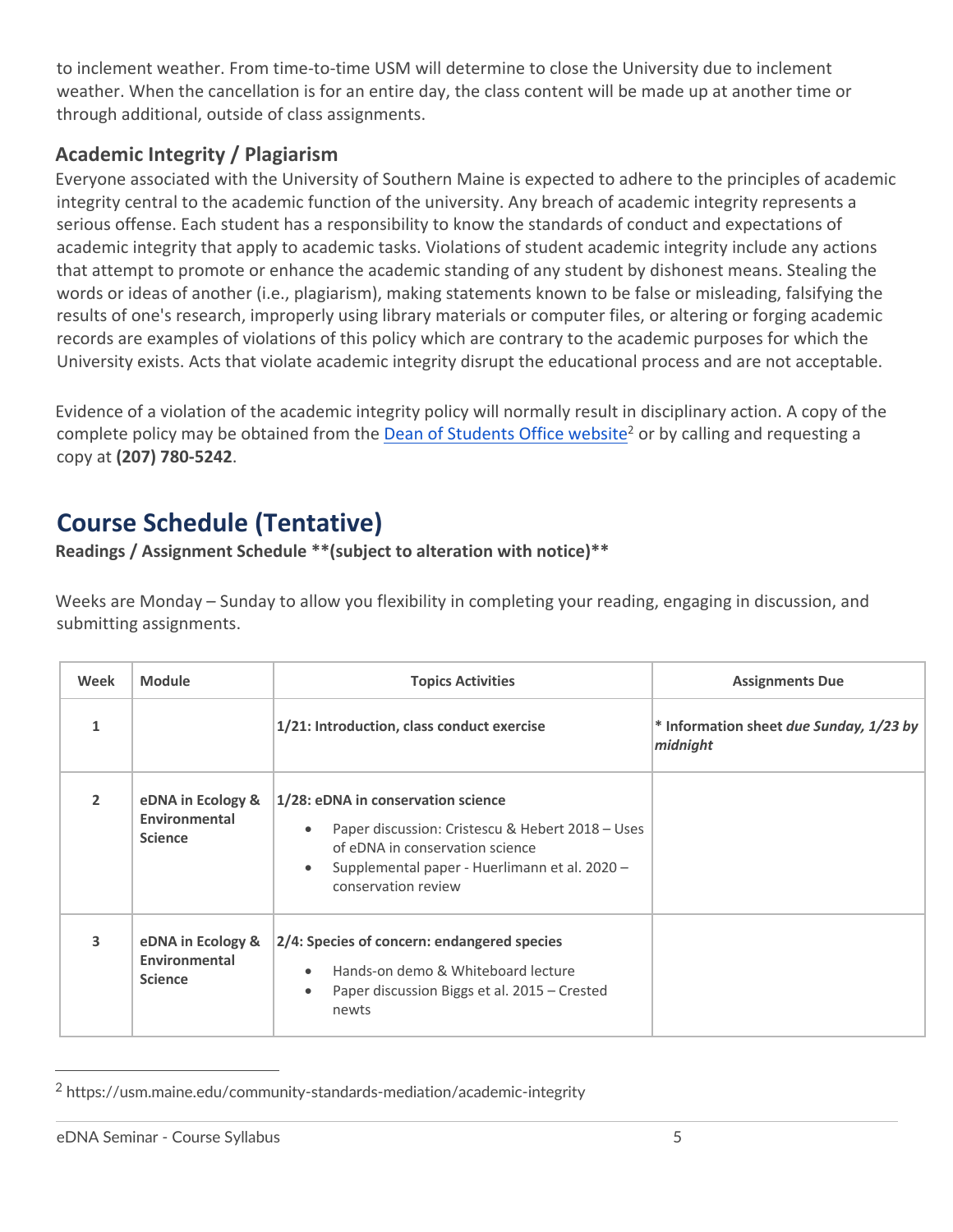| 4              | eDNA in Ecology &<br>Environmental<br><b>Science</b>         | 2/11: Species of concern: invasive species<br>Hands-on demo & Whiteboard lecture<br>Paper discussion: Crane et al. 2021 - eDNA<br>$\bullet$<br>detection of European green crab - Crested<br>newts                                                                                                                                                       | * Essay paper due Sunday, 2/13 by<br>midnight                                                    |
|----------------|--------------------------------------------------------------|----------------------------------------------------------------------------------------------------------------------------------------------------------------------------------------------------------------------------------------------------------------------------------------------------------------------------------------------------------|--------------------------------------------------------------------------------------------------|
| 5              | eDNA in Ecology &<br>Environmental<br><b>Science</b>         | 2/18: Biodiversity monitoring<br>Hands-on demo & Whiteboard lecture<br>Paper discussion: Stat et al. 2017 - Ecosystem<br>$\bullet$<br>monitoring in a tropical system OR Diaz et al.<br>2020 SPM as source of eDNA for fish<br>metabarcoding<br>Supplemental paper - Francis & Willerslev 2015 -<br>$\bullet$<br>Past and present biodiversity from eDNA |                                                                                                  |
| 6              | eDNA in Ecology &<br>Environmental<br><b>Science</b>         | 2/25: VIRTUAL CLASS GUEST LECTURE                                                                                                                                                                                                                                                                                                                        | * Final paper topic due Sunday, 2/20 by<br>midnight                                              |
| $\overline{7}$ | eDNA in Ecology &<br>Environmental<br><b>Science</b>         | 3/4: Inferring trophic interactions<br>Hands-on demo & Whiteboard lecture<br>$\bullet$<br>Paper discussion: TBD<br>$\bullet$<br>Supplemental paper - Sousa et al. 2019 DNA<br>$\bullet$<br>metabarcoding in diet studies                                                                                                                                 |                                                                                                  |
| 8              | eDNA at the Nexus<br>of Evolution and<br><b>Human Health</b> | 3/11: Historical ecology<br>Hands-on demo & Whiteboard lecture<br>$\bullet$<br>Paper discussion: Rampelli et al. 2021 -<br>$\bullet$<br>Components of Neanderthal gut microbiome<br>Supplemental paper - Winther et al. 2015 -<br>$\bullet$<br>Ancient and modern eDNA                                                                                   | * Annotated bibliography due Sunday<br>3/13 by midnight                                          |
| 9              |                                                              | 3/18: SPRING BREAK - NO CLASS                                                                                                                                                                                                                                                                                                                            |                                                                                                  |
| 10             |                                                              | 3/25: Presentations                                                                                                                                                                                                                                                                                                                                      | * Presentation files should be uploaded<br>to Brightspace the night before class, by<br>midnight |
| 11             | eDNA Human<br><b>Health Science</b>                          | 4/1: Detecting pathogens<br>Hands-on demo & Whiteboard lecture<br>$\bullet$<br>Paper discussion: Cilia et al. 2021 - Honey bee<br>$\bullet$<br>colonies for detecting SARS-CoV-2<br>Supplemental paper - Farrell et al. 2021 Promises<br>$\bullet$<br>and pitalls of eDNA for monitoring human and                                                       |                                                                                                  |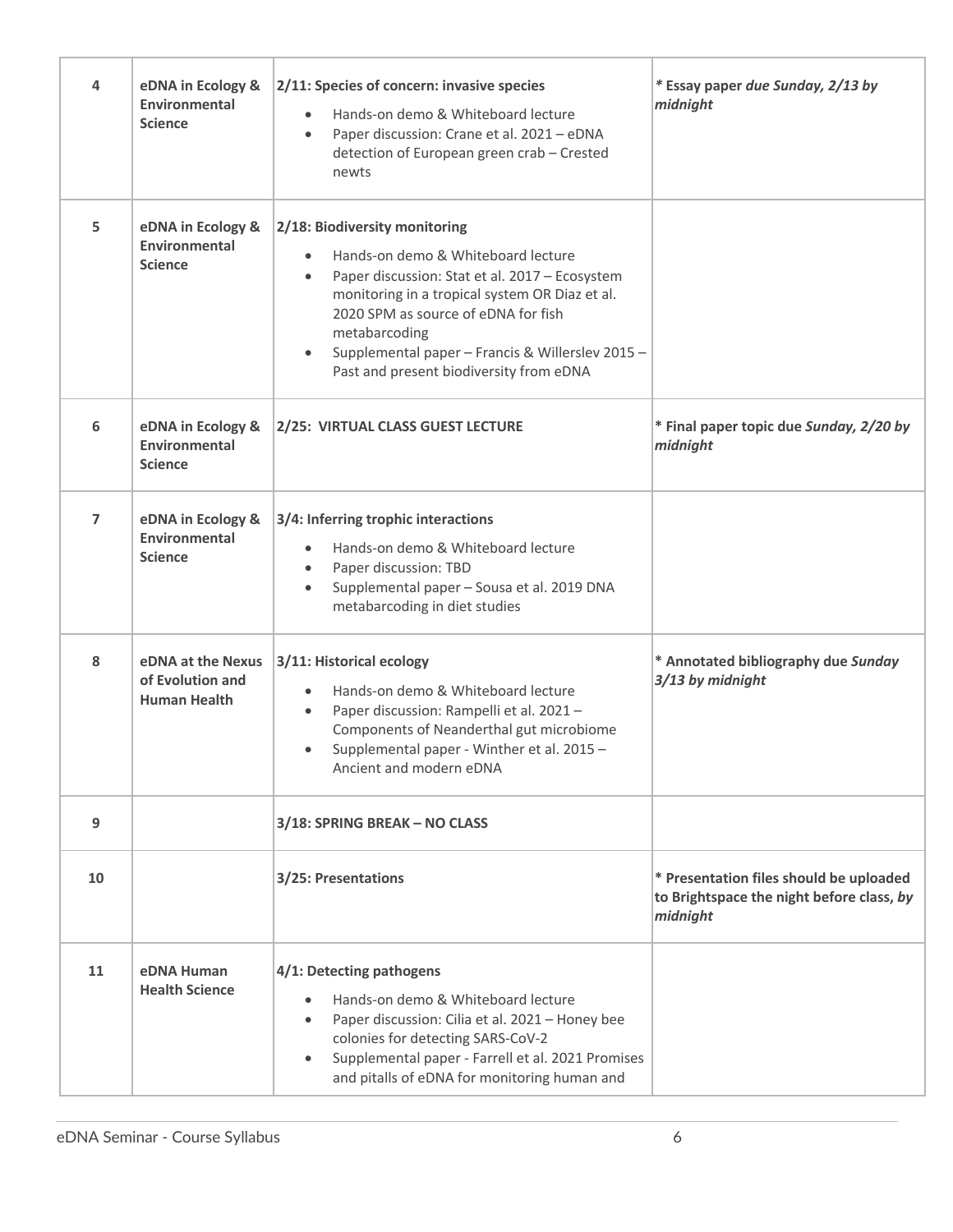|    |                                     | animal pathogens                                                                                                                                                                                                                                                                           |                                                                                                  |
|----|-------------------------------------|--------------------------------------------------------------------------------------------------------------------------------------------------------------------------------------------------------------------------------------------------------------------------------------------|--------------------------------------------------------------------------------------------------|
| 12 | eDNA Human<br><b>Health Science</b> | 4/8: Infant microbiome<br>Hands-on demo & Whiteboard lecture<br>$\bullet$<br>Paper discussion: Tapianen et al. 2018 - Maternal<br>$\bullet$<br>influence on the fetal microbiome based on<br>meconium OR Combellick et al. 2018 -<br>Microbiota of neonates born at home or in<br>hospital |                                                                                                  |
| 13 |                                     | 4/15: Presentations                                                                                                                                                                                                                                                                        | * Presentation files should be uploaded<br>to Brightspace the night before class, by<br>midnight |
| 14 |                                     | 4/22: NO CLASS - Individual meetings to discuss paper                                                                                                                                                                                                                                      |                                                                                                  |
| 15 |                                     | 4/29:<br>Hands-on demo & Whiteboard lecture<br>$\bullet$<br>Paper discussion: Class picks the paper!<br>$\bullet$                                                                                                                                                                          | * Final paper due Sunday, 5/1 by<br>midnight                                                     |
| 16 |                                     | 5/6: FINALS WEEK - There is no final exam for this course                                                                                                                                                                                                                                  |                                                                                                  |

## **Technology**

### **Technology Support Center (Help Desk)**

 If you need technical support at any time during the course (especially concerning Brightspace), please contact the Technology Support Center:

### **Phone: (207) 780-4029** or **1-800-696-4357**

**Email:** [help@maine.edu](mailto:help@maine.edu) 

- You need a [maine.edu](https://maine.edu) account to access most of our online resources. If you can't remember your account information, *visit the UMS User Account Management website*<sup>3</sup> or contact IT at 1-800-696-**4357** and ask them to help you access your [maine.edu](https://maine.edu) account.
- The USM Portal<sup>4</sup> can be used to reach your student email, Brightspace, MaineStreet and most other university online tools through a single website.
- **.** If this is the first time you've used Brightspace, Check out USM's Student Brightspace Training<sup>5</sup>

<sup>3</sup> <http://accounts.maine.edu>/

<sup>4</sup> <https://my.usm.maine.edu>/

<sup>5</sup> <https://courses.maine.edu/d2l/le/discovery/view/course/86822>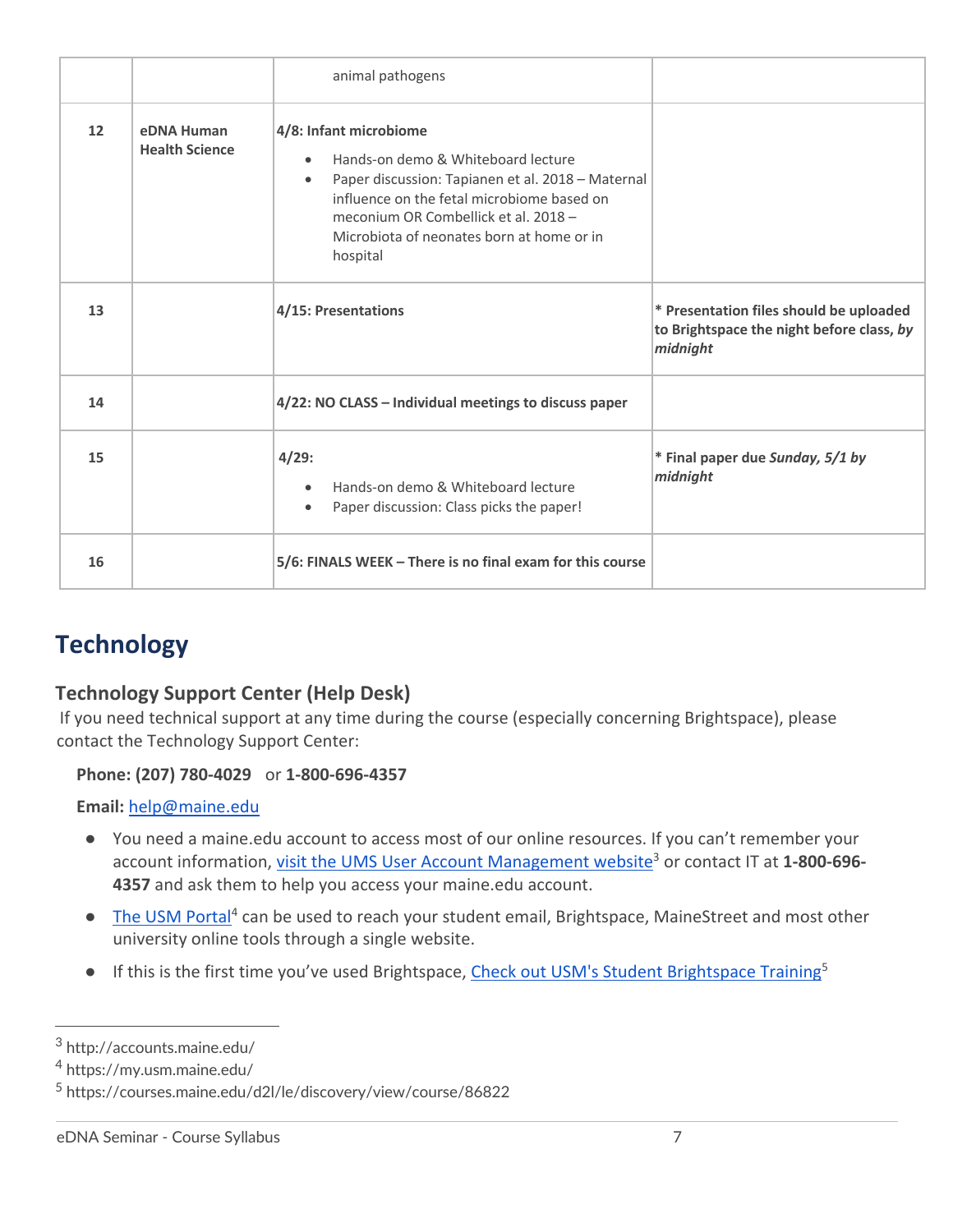#### **Computer Access**

 Participants will need a reliable PC or a Mac with the latest version of a web browser. In addition, you will need a broadband Internet connection (DSL or faster). Below is a suggested list of recommended software you may need to access electronic resources for this course.

#### **Latest Versions of Web Browsers**

- Mozilla Firefox<sup>6</sup> (Windows / MacOS) Recommend
- Google Chrome<sup>7</sup> (Windows/MacOS) Recommended
- Safari<sup>8</sup> (MacOS Update through the App Store)

 Note that Brightspace and many other web-based applications used in USM courses do not work well in Microsoft's web browser, Edge.

### **Brightspace Technical Requirements**

 D2L recommends having the latest version of whatever browser is being used on any computer or mobile device. Brightspace works very well on mobile Apple and Android devices via web browser. The Brightspace Pulse app in the Apple App Store and Google Play also allows you to receive notifications regarding your courses on your device.

 The Pulse app is primarily meant for students to receive course announcements, and updates via push notifications on their mobile devices. The Pulse app is not "Brightspace for mobile devices." The Brightspace site [\(courses.maine.edu](https://courses.maine.edu)) itself is mobile friendly. The full content for a course can be accessed by tapping the menu button in the upper-right corner of the Pulse app screen, and selecting "Launch Course Homepage." This will take you directly to the full course on Brightspace in your device's web browser.

### **Technology in the Classroom**

 If you have a situation that requires you attend to a silenced phone during class, please let me know ahead of time. It is important that you are fully engaged in discussions and presentations during class. As a courtesy to others, I will not allow laptops or other electronic devices to be out during discussions or presentations, as these can be distracting. Violations will result in points being deducted for class participation.

#### **Netiquette**

 Our text-based communication is vital in this course since it is the primary - and possibly only - way we will connect with each other. Please be careful and considerate in all your communications with each other and your instructor.

 The online medium is poor at conveying tone. Consider what you are saying and remember that your intent might not be inferred by your readers (fellow students and instructors). Take a moment to re-read everything you write: assume that it will be taken in the worst possible light. And extend courtesy to others: assume the

<sup>6</sup> <http://mozilla.com/firefox>

<sup>7</sup> [http://www.google.com/chrome/](http://www.google.com/chrome)

<sup>8</sup> [http://www.apple.com/safari/](http://www.apple.com/safari)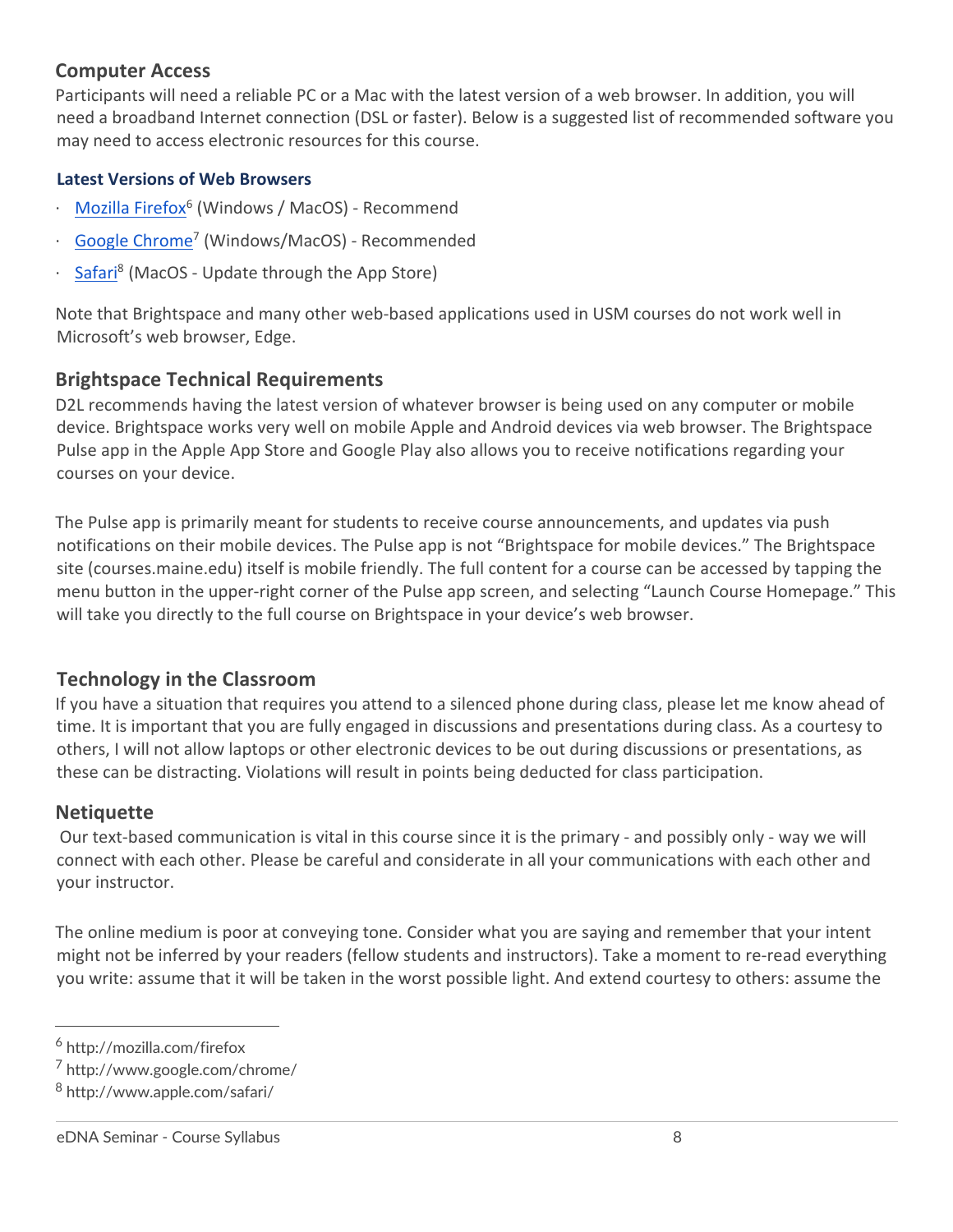most charitable light possible. Both of these steps will make communication easier and far more civil.

### **Student Data Retention**

 Your [maine.edu](https://maine.edu) account is issued to you for as long as you are a student of this or any other University of Maine System campus. There are various limits on how long IT can retain data you have stored through this account depending on which services you have used. Below are the major points, but we encourage you to visit the UMS User Account Management website<sup>9</sup> for full details on [maine.edu](https://maine.edu) account policies.

#### **Assignments and other work stored in Brightspace**

 **Do NOT treat important academic work in old Brightspace courses as your sole copy.** Each semester, all courses receive a fresh Brightspace page commonly referred to as a "shell." Course shells older than two years are automatically purged from the system, but sometimes instructors remove old course shells manually on their own. It is strongly recommended that you make backups of any work you have submitted to Brightspace before or shortly after your course ends. **Especially if your program requires you to maintain a portfolio of work you have done.** 

#### **Google Products**

 Your [maine.edu](https://maine.edu) account is also a fully functional Google Account with access to Gmail, Google Drive, and most of Google's other products. After leaving the university, either through graduation or simply not registering for courses, credit-earning students have 5 years before their [maine.edu](https://maine.edu) account is removed. The limit is 2 years for non-credit students. This includes files and email stored in Google's products using your [maine.edu](https://maine.edu) account. If this data is important to you, or if you need to retain it for a portfolio or future certification, you must make and maintain your own personal backups of these files. Consider using Google Takeout<sup>10</sup> to backup this data prior to separating from the University.

#### **Box & Others**

 If you are using Box through your [maine.edu](https://maine.edu) account, please be aware that your storage can only be maintained for one year after you have graduated, or otherwise separated from the university.

## **University Policies & Support Resources**

### **ADA & Electronic Accessibility Notification & Accommodations**

 The university is committed to providing students with documented disabilities equal access to all university programs and services. If you think you have a disability and would like to request accommodations, you must register with the Disability Services Center. Timely notification is essential. The Disability Services Center can be reached by calling **(207) 780-4706** or by email at **[dsc-usm@maine.edu](mailto:dsc-usm@maine.edu)**. If you have already received a faculty accommodation letter from the Disability Services Center, please provide me with that information as soon as possible. Please make a private appointment so that we can review your accommodations.

The following is a list of accessibility resources for the software we use in this course:

**•** Brightspace Accessibility information<sup>11</sup>

<sup>9</sup> <http://accounts.maine.edu>/

<sup>10</sup> <https://takeout.google.com>

<sup>11</sup> <https://www.d2l.com/accessibility/standards>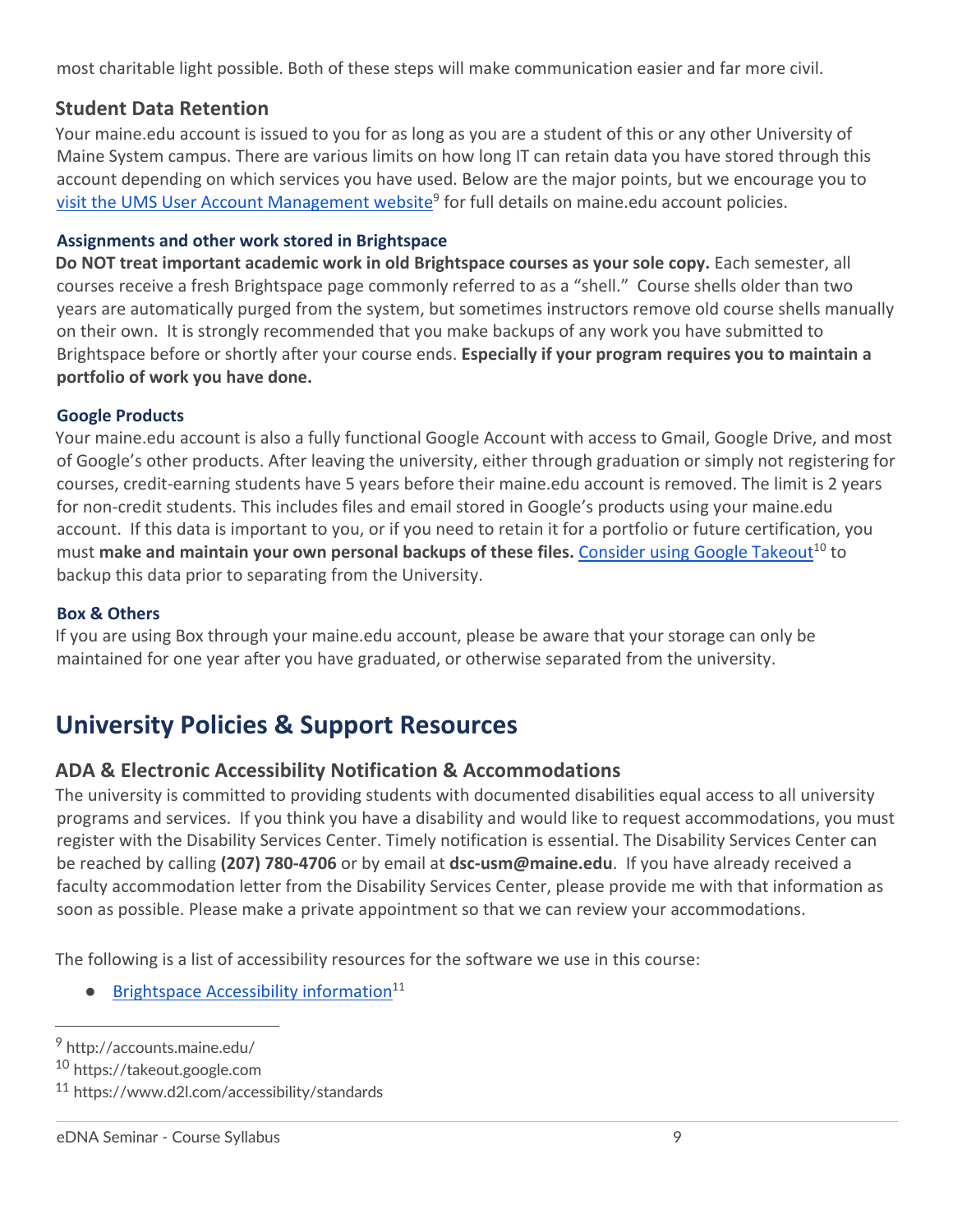• Google Suite Accessibility information<sup>12</sup>

### **Tutoring & Writing Assistance**

 Tutoring at USM is for all students, not just those who are struggling. Tutoring provides active feedback and practice, and is available for writing, math, and many more subjects. Walk-in tutoring is available at the Glickman Library in Portland, the Gorham Library, and the LAC Writing Center.

- **•** For best service, we recommend making an appointment at the Learning Commons scheduling website.<sup>13</sup>
- Questions about tutoring should be directed to **Naamah Jarnot** at **(207) 780-4554**.
- **•** Interested in becoming a more effective, efficient learner? Check out the AGILE website!<sup>14</sup>

### **Counseling**

 Counseling is available for USM students. The best way to schedule an appointment is by phone at **(207) 780- 5411**.. More information is available on the University Health and Counseling Services website<sup>15</sup>.

### **Recovery Oriented Campus Center (ROCC)**

 A peer support community for students in recovery from substance abuse and other mental health conditions is available at USM. More information may be found online at the **Recovery Oriented Campus Center website**<sup>16</sup> or by containing ROCC at **(207) 228-8141**.

### **Non-Discrimination Policy & Bias Reporting**

 The University of Southern Maine is an EEO/AA employer, and does not discriminate on the grounds of race, color, religion, sex, sexual orientation, transgender status, gender expression, national origin, citizenship status, age, disability, genetic information or veteran's status in employment, education, and all other programs and activities. The following person has been designated to handle inquiries regarding nondiscrimination policies:

#### **Amie Parker, Interim Director of Equal Opportunity**

 The Farmhouse, University of Maine Augusta Augusta, ME 04333, **(207) 581-1226, TTY 711** (Maine Relay System).

 Incidents of discrimination or bias at USM should be reported to the **Bias Prevention & Response Team** (BRT) at **[usmbiasresponse@maine.edu](mailto:usmbiasresponse@maine.edu)**.

<sup>12</sup> <https://support.google.com/a/answer/1631886?hl=en>

<sup>13</sup> <https://usm.maine.edu/learningcommons/schedule-tutoring-appointment>

<sup>14</sup> <https://usm.maine.edu/agile>

<sup>15</sup> <https://usm.maine.edu/uhcs>

<sup>16</sup> <https://usm.maine.edu/recovery>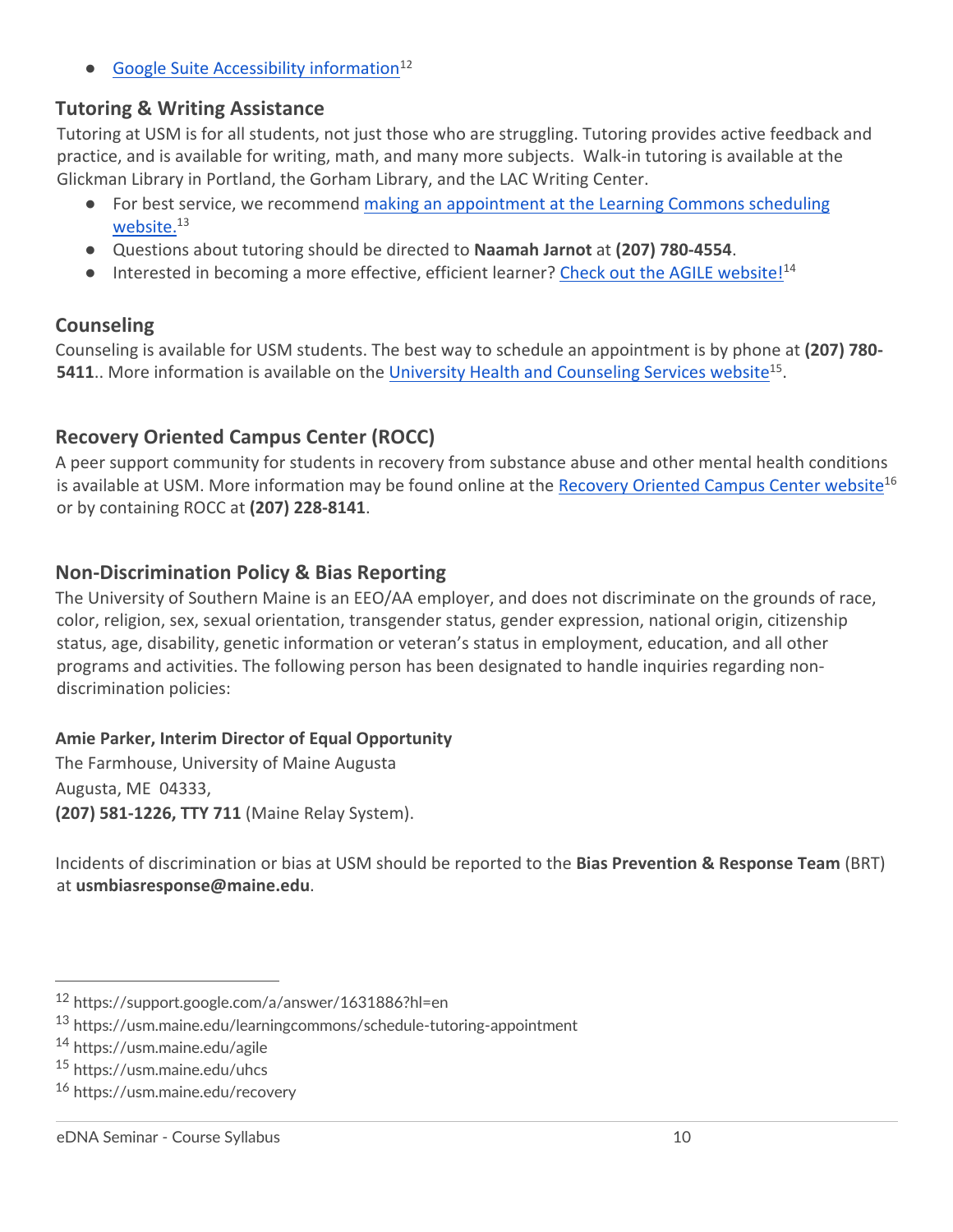### **Statement of Religious Observance for Students**

#### **Absence for Religious Holy Days**

 The University of Southern Maine respects the religious beliefs of all members of the community, affirms their rights to observe significant religious holy days, and will make reasonable accommodations, upon request, for such observances. If a student's religious observance is in conflict with the academic experience, they should inform their instructor(s) of the class or other school functions that will be affected. It is the student's responsibility to make the necessary arrangements mutually agreed upon with the instructor(s).

### **Title IX Statement**

 The University of Southern Maine is committed to making our campuses safer places for students. Because of this commitment, and our federal obligations, faculty and other employees are considered mandated reporters when it comes to experiences of interpersonal violence (sexual assault, sexual harassment, dating or domestic violence, and stalking). Disclosures of interpersonal violence must be passed along to the University's Deputy Title IX Coordinator who can help provide support and academic remedies for students who have been impacted. More information can be found at the Campus Safety website<sup>17</sup> or by contacting Sarah E. Holmes at **[usm.titleix@maine.edu](mailto:usm.titleix@maine.edu)** or **(207) 780-5767**.

 If students want to speak with someone confidentially, the following resources are available on and off campus:

- **University Counseling Services: (207) 780-4050**
- **24 Hour Sexual Assault Hotline:** 1-800-871-7741
- **24 Hour Domestic Violence Hotline:** 1-866-834-4357

### **Policy On Acceptable Conduct In Class Settings**

 If a student substantially disrupts a class, the professor may ask the student to align with this policy on conduct in a class setting. If the student refuses, the professor may, at their discretion, ask the student to leave. If the professor takes this step, they must attempt to communicate with the student and provide informal counsel and advice. The professor may elect to notify their dean of the situation as well. If the student disrupts the class again, the professor may, at their discretion, provide a written notification to the student, describe the offending behavior, and refer the student's case to the appropriate academic dean and notify the dean of students that an official student conduct code violation has occurred. The Student Conduct Process is detailed on the Community Standards and Mediation website<sup>18</sup>.

### **Covid Face Covering Requirement**

 Per USM and the University of Maine System, all students, faculty, and staff members are required to wear a face covering, including during all face-to-face classes. Resident students are exempted from this requirement when in their own room in the residence hall. Students seeking additional exceptions from this requirement should refer to the **Disability Accommodations** section of this syllabus. Full information on Covid restrictions

<sup>17</sup> <https://usm.maine.edu/campus-safety-project>

<sup>18</sup> <https://usm.maine.edu/community-standards-mediation/conduct-process>